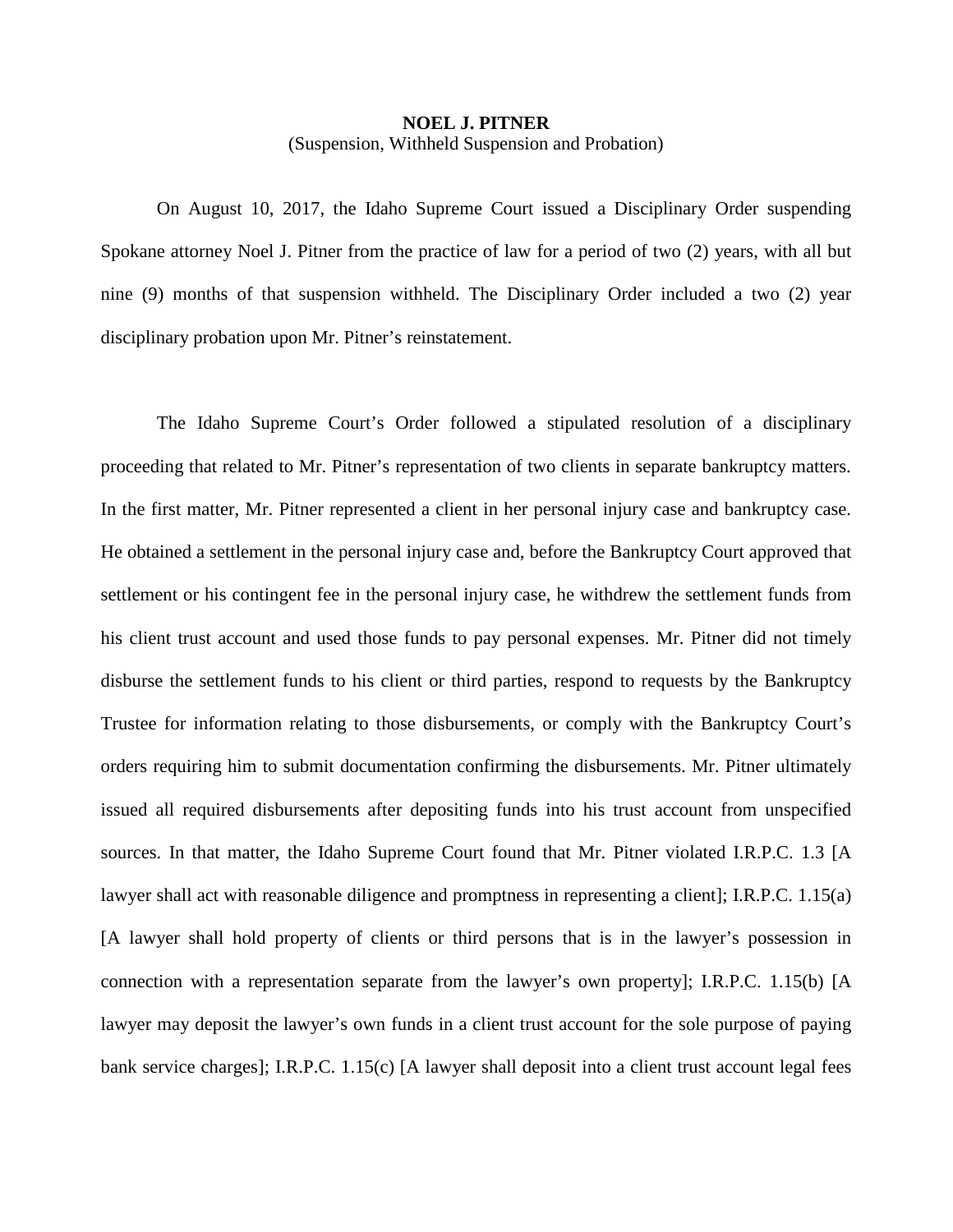and expenses paid in advance, to be withdrawn by the lawyer only as fees are earned or expenses incurred]; I.R.P.C. 1.15(d) [Upon receiving funds in which a client or third person has an interest, a lawyer shall promptly notify the client or third person, promptly deliver any funds or other property that the client or third person is entitled to receive and, upon request by the client or third person, promptly render a full accounting regarding such property]; I.R.P.C. 1.15(e) [A lawyer shall distribute all portions of property in his possession as to which the interests are not in dispute]; and I.R.P.C. 3.4(c) [A lawyer shall not knowingly disobey an obligation under the rules of a tribunal].

In the second matter, Mr. Pitner represented a client seeking to reopen her bankruptcy case to obtain a discharge. The client sent Mr. Pitner a check for the filing fee in May 2016. Mr. Pitner negotiated that check immediately, but did not deposit the funds into his trust account or file the client's motion to reopen her bankruptcy case until July 2016. Thereafter, Mr. Pitner failed to comply with the Bankruptcy Court's orders requiring him to submit records regarding his client's payment and his purported refund to the client of that payment. In that matter, the Idaho Supreme Court found that Mr. Pitner violated I.R.P.C. 1.3 [A lawyer shall act with reasonable diligence and promptness in representing a client]; I.R.P.C. 1.4 [A lawyer shall keep the client reasonably informed about the status of a matter and promptly comply with the client's reasonable requests for information]; I.R.P.C. 1.15(a) [A lawyer shall hold property of clients or third persons that is in the lawyer's possession in connection with a representation separate from the lawyer's own property]; I.R.P.C. 1.15(c) [A lawyer shall deposit into a client trust account legal fees and expenses paid in advance, to be withdrawn by the lawyer only as fees are earned or expenses incurred]; and I.R.P.C. 3.4(c) [A lawyer shall not knowingly disobey an obligation under the rules of a tribunal].